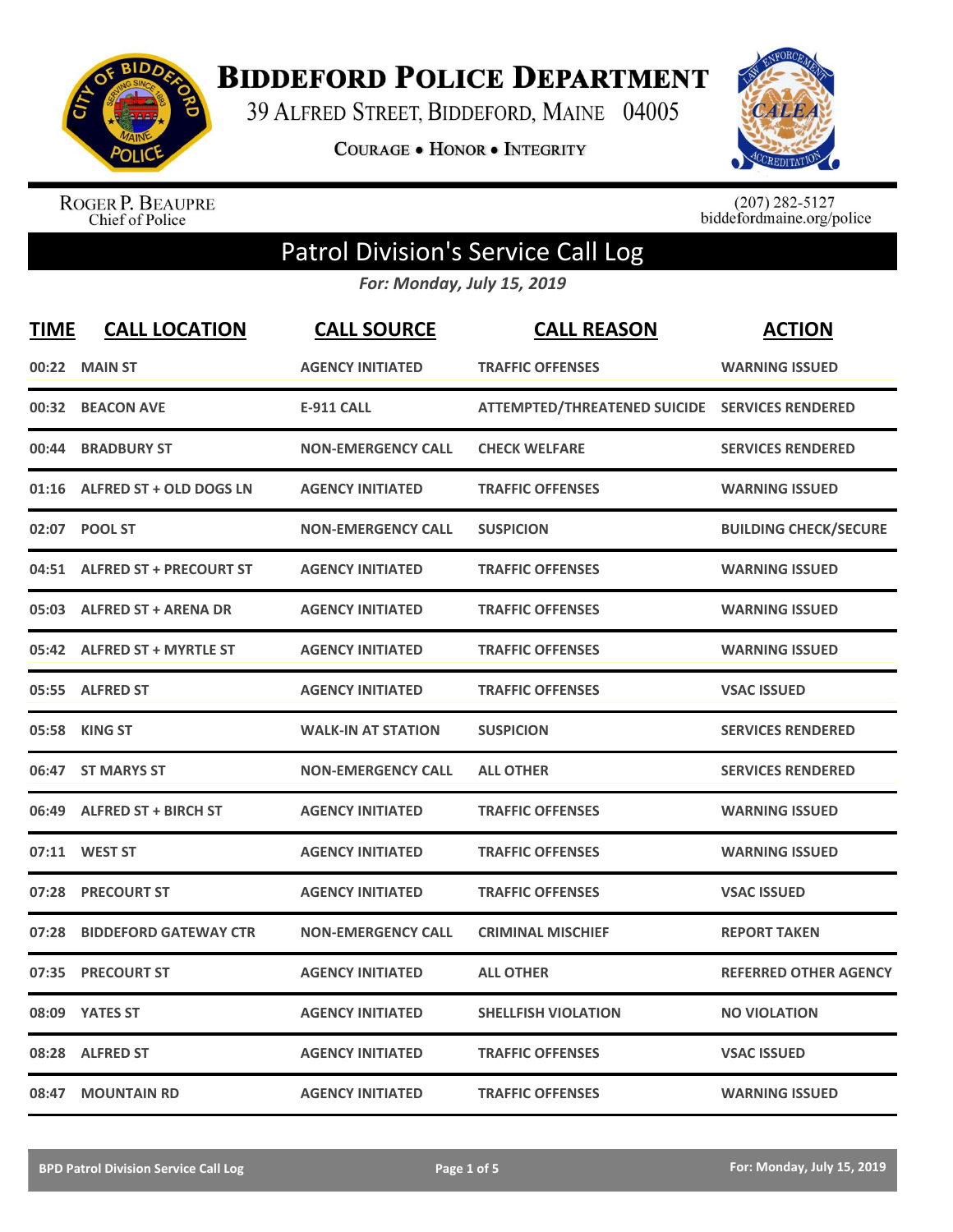| <b>TIME</b> | <b>CALL LOCATION</b>        | <b>CALL SOURCE</b>        | <b>CALL REASON</b>               | <b>ACTION</b>                |
|-------------|-----------------------------|---------------------------|----------------------------------|------------------------------|
| 08:57       | <b>CARVER ST + ELM ST</b>   | <b>AGENCY INITIATED</b>   | <b>TRAFFIC OFFENSES</b>          | <b>WARNING ISSUED</b>        |
|             | 09:06 MAIN ST + ELM ST      | <b>NON-EMERGENCY CALL</b> | <b>PARKING COMPLAINT</b>         | <b>PARKING TICKET ISSUED</b> |
|             | 09:08 ELM ST                | <b>AGENCY INITIATED</b>   | <b>TRAFFIC OFFENSES</b>          | <b>VSAC ISSUED</b>           |
|             | 09:14 MAIN ST               | <b>NON-EMERGENCY CALL</b> | <b>ARTICLES LOST/FOUND</b>       | <b>SERVICES RENDERED</b>     |
|             | 09:23 MAIN ST               | <b>NON-EMERGENCY CALL</b> | <b>DISTURBANCE / NOISE</b>       | <b>SERVICES RENDERED</b>     |
|             | 09:25 ELM ST                | <b>AGENCY INITIATED</b>   | <b>TRAFFIC OFFENSES</b>          | <b>VSAC ISSUED</b>           |
|             | 09:27 HILLS BEACH RD        | <b>AGENCY INITIATED</b>   | <b>PARKING COMPLAINT</b>         | <b>SERVICES RENDERED</b>     |
|             | 09:57 HORRIGAN CT           | <b>NON-EMERGENCY CALL</b> | <b>CHECK WELFARE</b>             | <b>SERVICES RENDERED</b>     |
|             | 09:59 ALFRED ST             | <b>NON-EMERGENCY CALL</b> | <b>ARTICLES LOST/FOUND</b>       | <b>NO ACTION REQUIRED</b>    |
|             | 10:09 ALFRED ST             | <b>AGENCY INITIATED</b>   | <b>ALL OTHER</b>                 | <b>SERVICES RENDERED</b>     |
|             | 10:17 CLEAVES ST            | <b>NON-EMERGENCY CALL</b> | <b>SUSPICION</b>                 | <b>SERVICES RENDERED</b>     |
|             | <b>10:28 MAIN ST</b>        | <b>NON-EMERGENCY CALL</b> | <b>HARASSMENT</b>                | <b>NO ACTION REQUIRED</b>    |
|             | 10:51 ALFRED ST             | <b>NON-EMERGENCY CALL</b> | <b>TRAFFIC SIGNAL PROBLEM</b>    | <b>REFERRED OTHER AGENCY</b> |
| 10:58       | <b>INNER CIR</b>            | <b>E-911 CALL</b>         | <b>MENTAL ILLNESS CASES</b>      | <b>SERVICES RENDERED</b>     |
| 11:13       | <b>WASHINGTON ST</b>        | <b>AGENCY INITIATED</b>   | <b>LIQUOR LAW VIOLATION</b>      | <b>TRANSPORT TO HOSPITAL</b> |
|             | 11:17 WESTWOOD DR + WEST ST | <b>AGENCY INITIATED</b>   | <b>CODES ENFORCEMENT</b>         | <b>REFERRED OTHER AGENCY</b> |
|             | 11:17 WASHINGTON ST         | <b>NON-EMERGENCY CALL</b> | <b>SUSPICION</b>                 | <b>NO VIOLATION</b>          |
|             | 11:19 LINCOLN ST            | <b>E-911 CALL</b>         | 911 MISUSE                       | <b>NO ACTION REQUIRED</b>    |
|             | 11:32 ALFRED ST             | <b>WALK-IN AT STATION</b> | <b>PAPERWORK</b>                 | <b>PAPERWORK SERVED</b>      |
|             | 11:37 MASON ST + GREEN ST   | <b>NON-EMERGENCY CALL</b> | <b>PARKING COMPLAINT</b>         | <b>GONE ON ARRIVAL</b>       |
|             | 11:50 ELM ST + PRECOURT ST  | <b>NON-EMERGENCY CALL</b> | <b>TRAFFIC LIGHT MALFUNCTION</b> | <b>REFERRED OTHER AGENCY</b> |
|             | <b>11:52 HILL ST</b>        | <b>AGENCY INITIATED</b>   | <b>TRAFFIC OFFENSES</b>          | <b>VSAC ISSUED</b>           |
|             | 12:06 HILL ST               | <b>AGENCY INITIATED</b>   | <b>TRAFFIC OFFENSES</b>          | <b>VSAC ISSUED</b>           |
|             | 12:06 SACO FALLS WAY        | <b>NON-EMERGENCY CALL</b> | <b>HARASSMENT</b>                | <b>SERVICES RENDERED</b>     |
|             | 12:29 CLARENDON ST          | <b>AGENCY INITIATED</b>   | <b>TRAFFIC OFFENSES</b>          | <b>VSAC ISSUED</b>           |
|             | 12:32 BEACH AVE             | <b>E-911 CALL</b>         | 911 MISUSE                       | <b>WARNING ISSUED</b>        |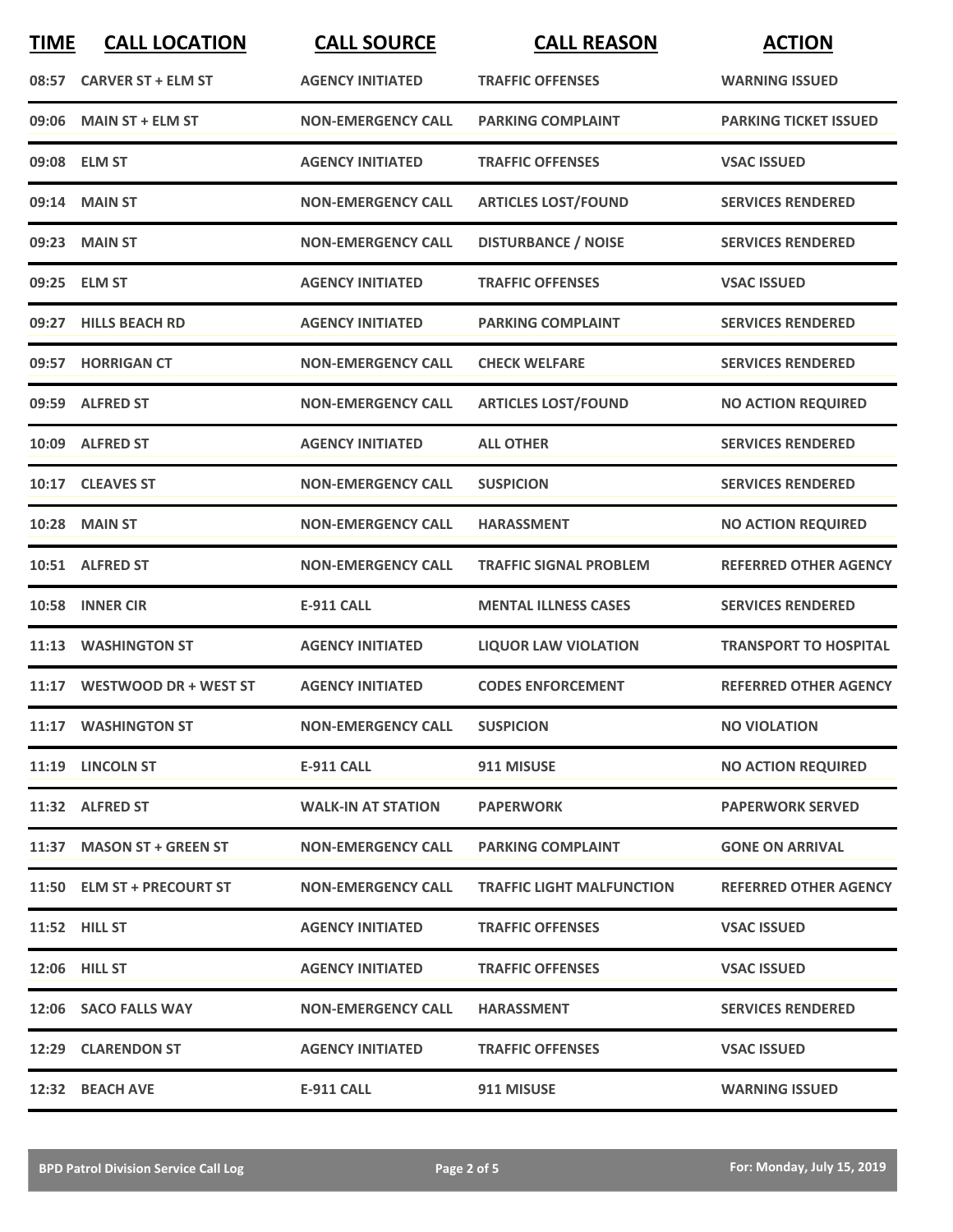| <b>TIME</b>                                                                                                  | <b>CALL LOCATION</b>                                                                               | <b>CALL SOURCE</b>        | <b>CALL REASON</b>                 | <b>ACTION</b>               |  |
|--------------------------------------------------------------------------------------------------------------|----------------------------------------------------------------------------------------------------|---------------------------|------------------------------------|-----------------------------|--|
|                                                                                                              | 12:48 HARRISON AVE                                                                                 | <b>AGENCY INITIATED</b>   | <b>TRAFFIC OFFENSES</b>            | <b>VSAC ISSUED</b>          |  |
|                                                                                                              | 13:12 GEORGE ST                                                                                    | <b>AGENCY INITIATED</b>   | <b>SEX OFFENDER NON-COMPLIANT</b>  | <b>REPORT TAKEN</b>         |  |
|                                                                                                              | 13:13 ANDREWS RD                                                                                   | <b>E-911 CALL</b>         | 911 MISUSE                         | <b>NO ACTION REQUIRED</b>   |  |
|                                                                                                              | 13:15 ANDREWS RD                                                                                   | E-911 CALL                | 911 MISUSE                         | <b>NO ACTION REQUIRED</b>   |  |
|                                                                                                              | 13:43 ACORN ST                                                                                     | <b>AGENCY INITIATED</b>   | <b>TRAFFIC OFFENSES</b>            | <b>VSAC ISSUED</b>          |  |
|                                                                                                              | 13:57 ALFRED ST + BIRCH ST                                                                         | <b>AGENCY INITIATED</b>   | <b>CHECK WELFARE</b>               | <b>NO TRANSPORT</b>         |  |
|                                                                                                              | 13:59 MAIN ST                                                                                      | <b>NON-EMERGENCY CALL</b> | <b>ANIMAL COMPLAINT</b>            | <b>SERVICES RENDERED</b>    |  |
|                                                                                                              | 14:01 POOL ST                                                                                      | <b>AGENCY INITIATED</b>   | <b>PAPERWORK</b>                   | <b>PAPERWORK NOT SERVED</b> |  |
|                                                                                                              | 14:12 CLEAVES ST + JUDGE ST                                                                        | <b>NON-EMERGENCY CALL</b> | <b>ANIMAL COMPLAINT</b>            | <b>SERVICES RENDERED</b>    |  |
|                                                                                                              | 14:20 SHOPS WAY                                                                                    | <b>E-911 CALL</b>         | 911 MISUSE                         | <b>NO ACTION REQUIRED</b>   |  |
|                                                                                                              | 14:36 WEST CUTTS ST                                                                                | <b>AGENCY INITIATED</b>   | <b>PRO-ACTIVE DV RESPONSE TEAM</b> | <b>NO VIOLATION</b>         |  |
| 14:39                                                                                                        | <b>BOULDER WAY</b>                                                                                 | <b>NON-EMERGENCY CALL</b> | <b>ANIMAL COMPLAINT</b>            | <b>NEGATIVE CONTACT</b>     |  |
|                                                                                                              | 14:54 ALFRED ST                                                                                    | <b>E-911 CALL</b>         | 911 MISUSE                         | <b>SERVICES RENDERED</b>    |  |
|                                                                                                              | 15:05 SPRUCE ST                                                                                    | <b>AGENCY INITIATED</b>   | <b>ARTICLES LOST/FOUND</b>         | <b>SERVICES RENDERED</b>    |  |
|                                                                                                              | 15:08 WESTERN AVE                                                                                  | <b>AGENCY INITIATED</b>   | <b>PRO-ACTIVE DV RESPONSE TEAM</b> | <b>NO VIOLATION</b>         |  |
|                                                                                                              | 15:17 ALFRED ST                                                                                    | <b>WALK-IN AT STATION</b> | <b>PAPERWORK</b>                   | <b>PAPERWORK SERVED</b>     |  |
|                                                                                                              | 15:25 POOL ST + HILLS BEACH RD                                                                     | <b>AGENCY INITIATED</b>   | <b>TRAFFIC OFFENSES</b>            | <b>WARNING ISSUED</b>       |  |
|                                                                                                              | 15:25 PIKE ST                                                                                      | <b>E-911 CALL</b>         | <b>WARRANT ARREST</b>              | <b>ARREST(S) MADE</b>       |  |
|                                                                                                              | OFFENDER: DENISE MONICA RUEL  AGE: 51  RESIDENT OF: BIDDEFORD, ME<br><b>CHARGE: WARRANT ARREST</b> |                           |                                    |                             |  |
|                                                                                                              | 15:30 LADY ROSE DR                                                                                 | <b>E-911 CALL</b>         | 911 MISUSE                         | <b>NEGATIVE CONTACT</b>     |  |
|                                                                                                              | 15:33 POOL ST + HILLS BEACH RD                                                                     | <b>AGENCY INITIATED</b>   | <b>ALL OTHER</b>                   | <b>SERVICES RENDERED</b>    |  |
|                                                                                                              | 15:35 POOL ST + HILLS BEACH RD                                                                     | <b>AGENCY INITIATED</b>   | <b>TRAFFIC OFFENSES</b>            | <b>WARNING ISSUED</b>       |  |
|                                                                                                              | <b>15:42 WASHINGTON ST</b>                                                                         | <b>AGENCY INITIATED</b>   | <b>DRINKING IN PUBLIC</b>          | <b>CITATION ISSUED</b>      |  |
| OFFENDER: JASON MICHAEL PROVENCHER  AGE: 44  RESIDENT OF: KENNEBUNK, ME<br><b>CHARGE: DRINKING IN PUBLIC</b> |                                                                                                    |                           |                                    |                             |  |
|                                                                                                              | 15:45 MAY ST                                                                                       | <b>E-911 CALL</b>         | <b>VIOL OF BAIL CONDITIONS</b>     | <b>NEGATIVE CONTACT</b>     |  |
|                                                                                                              | 15:52 ALFRED ST                                                                                    | <b>NON-EMERGENCY CALL</b> | <b>COURT ORDERED CHECK IN</b>      | <b>SERVICES RENDERED</b>    |  |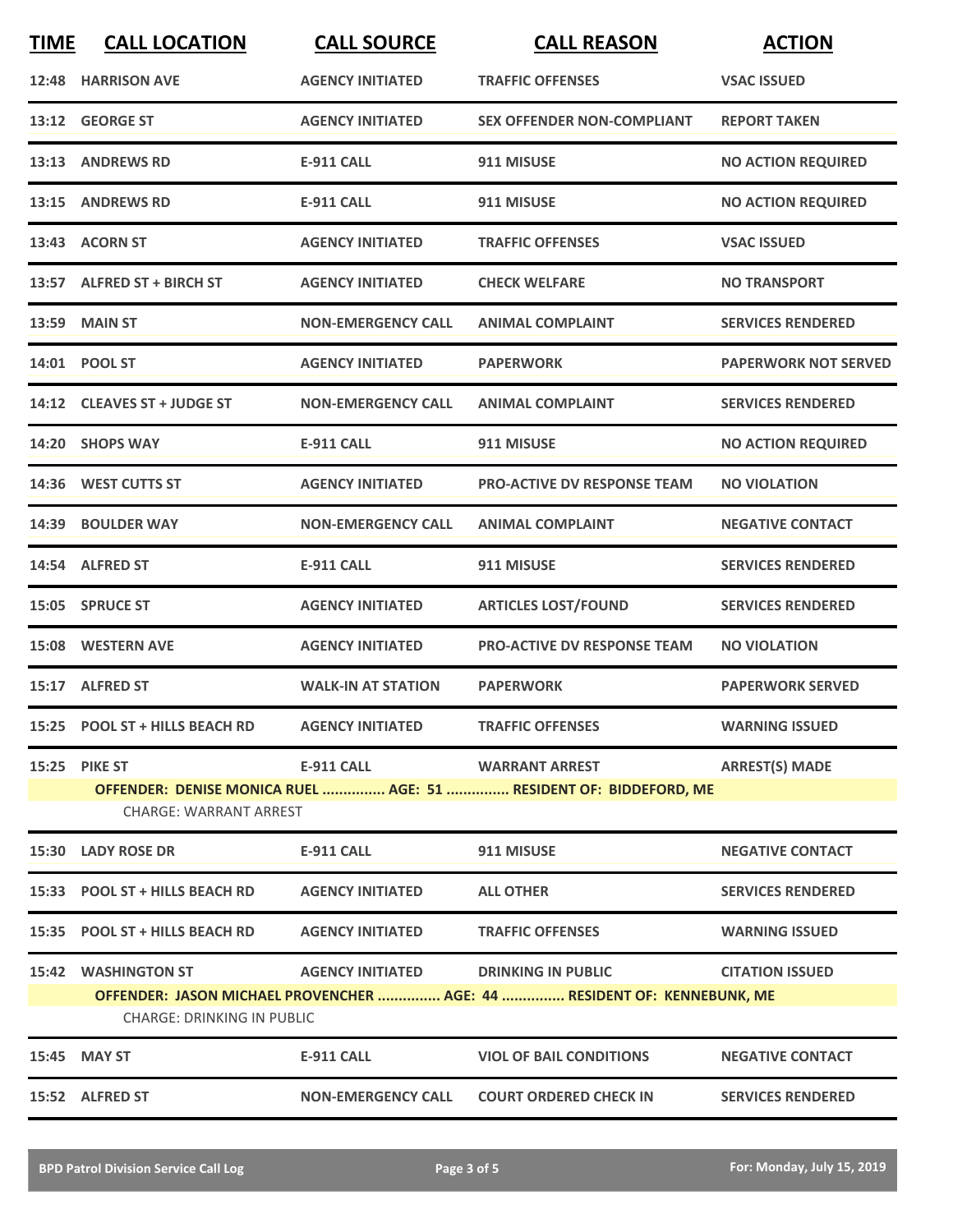| <u>TIME</u> | <b>CALL LOCATION</b>                                 | <b>CALL SOURCE</b>        | <b>CALL REASON</b>                                                                 | <b>ACTION</b>             |
|-------------|------------------------------------------------------|---------------------------|------------------------------------------------------------------------------------|---------------------------|
| 16:21       | <b>MOUNTAIN RD</b>                                   | <b>NON-EMERGENCY CALL</b> | <b>TRESPASSING</b>                                                                 | <b>SERVICES RENDERED</b>  |
|             | 16:31 GREEN ST<br><b>CHARGE: INDECENT CONDUCT</b>    | <b>NON-EMERGENCY CALL</b> | <b>SUSPICION</b><br>OFFENDER: MICHAEL BRIDGES  AGE: 59  RESIDENT OF: BIDDEFORD, ME | <b>CITATION ISSUED</b>    |
|             | 16:33 MOXIE LN                                       | <b>WALK-IN AT STATION</b> | <b>ALL OTHER</b>                                                                   | <b>SERVICES RENDERED</b>  |
|             | 16:51 WEST ST                                        | <b>NON-EMERGENCY CALL</b> | <b>CHECK WELFARE</b>                                                               | <b>SERVICES RENDERED</b>  |
|             | 17:16 MAY ST                                         | <b>NON-EMERGENCY CALL</b> | <b>VIOL OF BAIL CONDITIONS</b>                                                     | <b>REPORT TAKEN</b>       |
|             | 17:30 RIDGEVIEW DR                                   | <b>NON-EMERGENCY CALL</b> | <b>ANIMAL COMPLAINT/DISCON</b>                                                     | <b>SERVICES RENDERED</b>  |
|             | 17:45 ALFRED ST                                      | <b>AGENCY INITIATED</b>   | <b>DISABLED VEHICLE</b>                                                            | <b>SERVICES RENDERED</b>  |
|             | 17:47 ELM ST                                         | <b>NON-EMERGENCY CALL</b> | <b>JUVENILE OFFENSES</b>                                                           | <b>NEGATIVE CONTACT</b>   |
|             | 17:51 WENTWORTH ST                                   | E-911 CALL                | 911 MISUSE                                                                         | <b>NEGATIVE CONTACT</b>   |
|             | 17:57 MAIN ST + ELM ST                               | <b>NON-EMERGENCY CALL</b> | <b>DISTURBANCE / NOISE</b>                                                         | <b>WARNING ISSUED</b>     |
|             | 18:05 BRACKETT POINT RD + GRANITE NON-EMERGENCY CALL |                           | <b>JUVENILE OFFENSES</b>                                                           | <b>NEGATIVE CONTACT</b>   |
| 18:29       | <b>MAIN ST + ALFRED ST</b>                           | <b>AGENCY INITIATED</b>   | <b>TRAFFIC OFFENSES</b>                                                            | <b>WARNING ISSUED</b>     |
|             | 18:31 ELM ST                                         | <b>E-911 CALL</b>         | 911 MISUSE                                                                         | <b>SERVICES RENDERED</b>  |
| 19:25       | <b>MARBLEHEAD LN</b>                                 | <b>NON-EMERGENCY CALL</b> | <b>ANIMAL COMPLAINT</b>                                                            | <b>SERVICES RENDERED</b>  |
|             | <b>19:41 HILL ST</b>                                 | <b>E-911 CALL</b>         | 911 MISUSE                                                                         | <b>NO ACTION REQUIRED</b> |
|             | 19:41 MAIN ST                                        | <b>NON-EMERGENCY CALL</b> | <b>JUVENILE OFFENSES</b>                                                           | <b>NO ACTION REQUIRED</b> |
|             | 19:57 POOL ST                                        | <b>NON-EMERGENCY CALL</b> | <b>SUSPICION</b>                                                                   | <b>NEGATIVE CONTACT</b>   |
|             | 20:29 BRADBURY ST + CUTTS ST                         | <b>NON-EMERGENCY CALL</b> | <b>JUVENILE OFFENSES</b>                                                           | <b>SERVICES RENDERED</b>  |
|             | 20:35 MAIN ST                                        | <b>NON-EMERGENCY CALL</b> | <b>JUVENILE OFFENSES</b>                                                           | <b>REPORT TAKEN</b>       |
|             | 20:37 ALFRED ST                                      | <b>WALK-IN AT STATION</b> | <b>COURT ORDERED CHECK IN</b>                                                      | <b>SERVICES RENDERED</b>  |
|             | 20:45 BRADBURY ST + CUTTS ST                         | <b>AGENCY INITIATED</b>   | <b>PUBLIC ASSIST</b>                                                               | <b>SERVICES RENDERED</b>  |
|             | 20:46 WASHINGTON ST                                  | <b>NON-EMERGENCY CALL</b> | <b>ASSIST PD AGENCY</b>                                                            | <b>SERVICES RENDERED</b>  |
|             | 20:49 ALFRED ST + BIDDEFORD GATE                     | E-911 CALL                | 911 MISUSE                                                                         | <b>NO ACTION REQUIRED</b> |